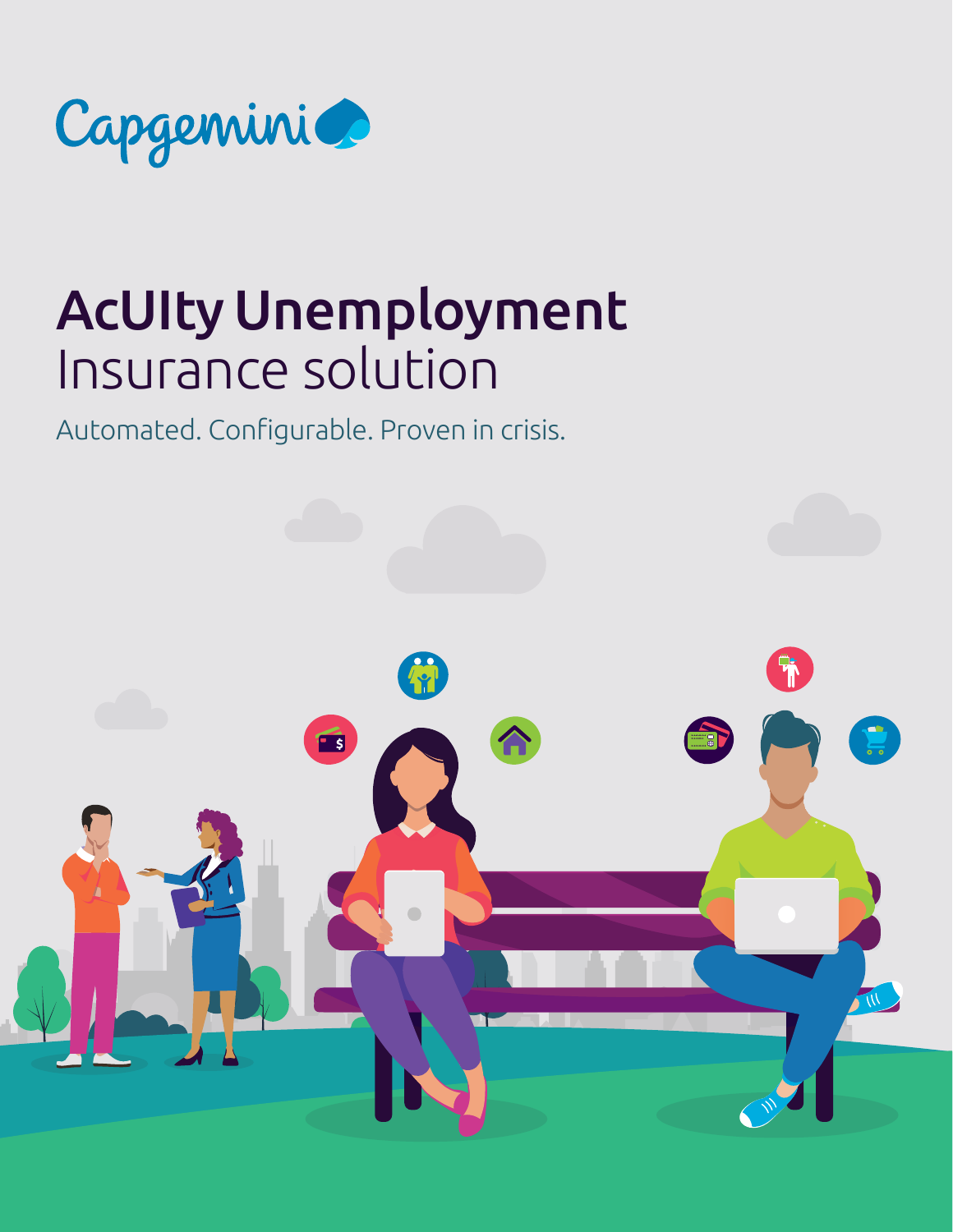Market disruptions are happening more frequently and with greater impact. The pandemic has exacerbated economic and societal forces, putting a greater strain on legal and governmental systems and creating significant hurdles for organizations disbursing aid and assistance to unemployed Americans.

Workforce agencies need solutions that enable them to provide timely and accurate payments, prevent fraud, and allow access to the system from any device, at any time, from anywhere.

Ŧ

ğ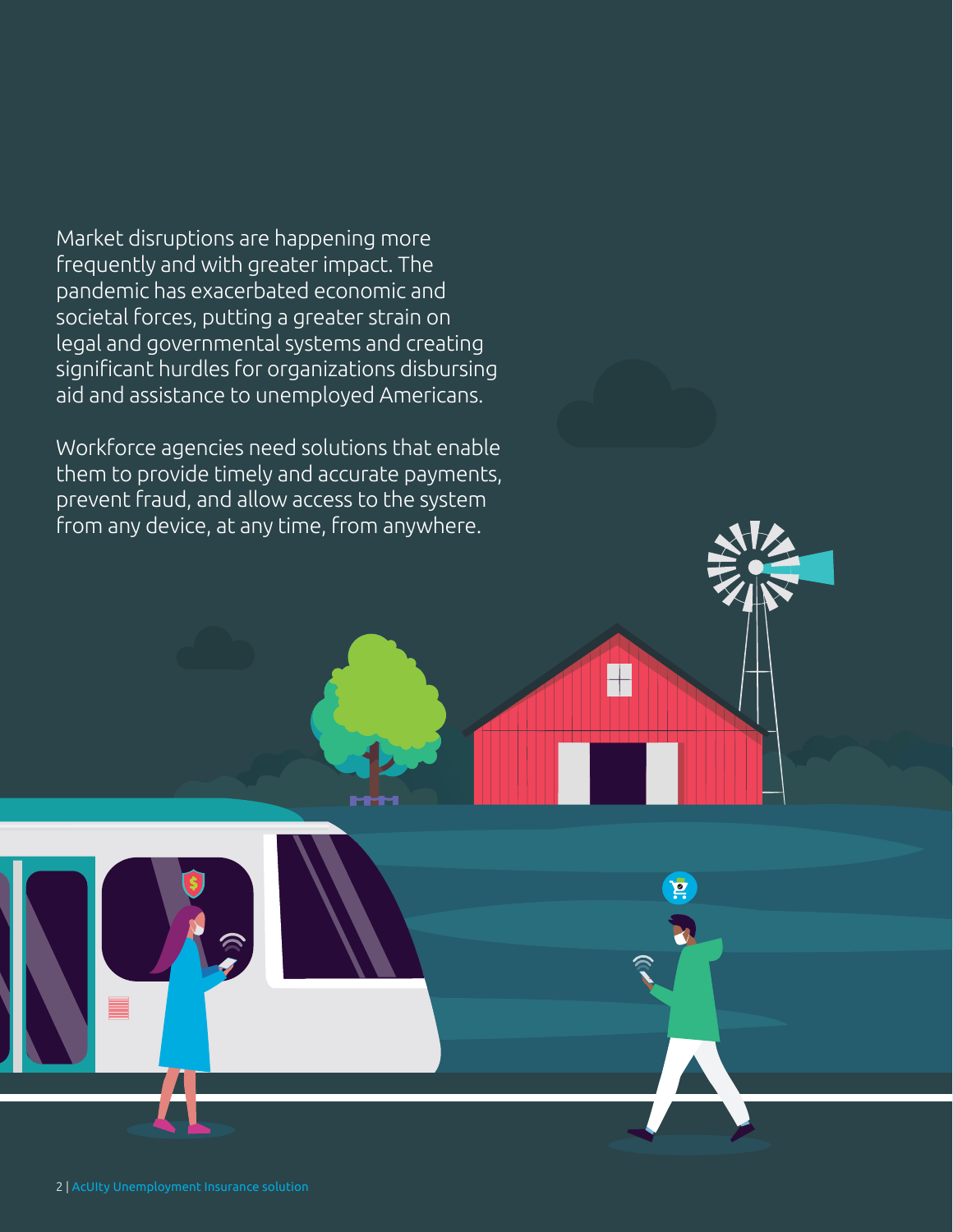# How does the product address these challenges?

AcUIty is a modern unemployment insurance (UI) solution designed to support state-level UI benefits and manage and address complex financial, eligibility, and claims-management requirements. The services-based approach means AcUIty works in both business-as-usual and crisis environments.

AcUIty is a secure web-based platform built on enterprise-grade components, with a robust business-rules engine, prebuilt automation of common UI processes, and scalability and security either in an on-premises or cloud infrastructure. Fully integrated and feature rich, it meets most state requirements on day one. Based on its proven performance in a crisis, it is the premier scalable, open, and flexible solution available in the market today.

Architected leveraging key guiding principles from Enterprise Content Management (ECM), Business Process Management (BPM), Case Management, Accounting, Imaging and Workflow (IWF), Operations Management, and analytics, AcUIty brings operational excellence and an optimal fit to Unemployment Insurance agencies.

### **Benefits include:**

- Automated processing of claims, online edits, workflow, and case management to bring business efficiencies and opportunities for return on investment
- Automated routing of tasks and documents to workers with follow-up actions and alerts, reducing cycle time and improving agency effectiveness and efficiency
- Well-defined business processes that are faster to deploy than custom options and are well integrated to federal systems and fraud prevention.

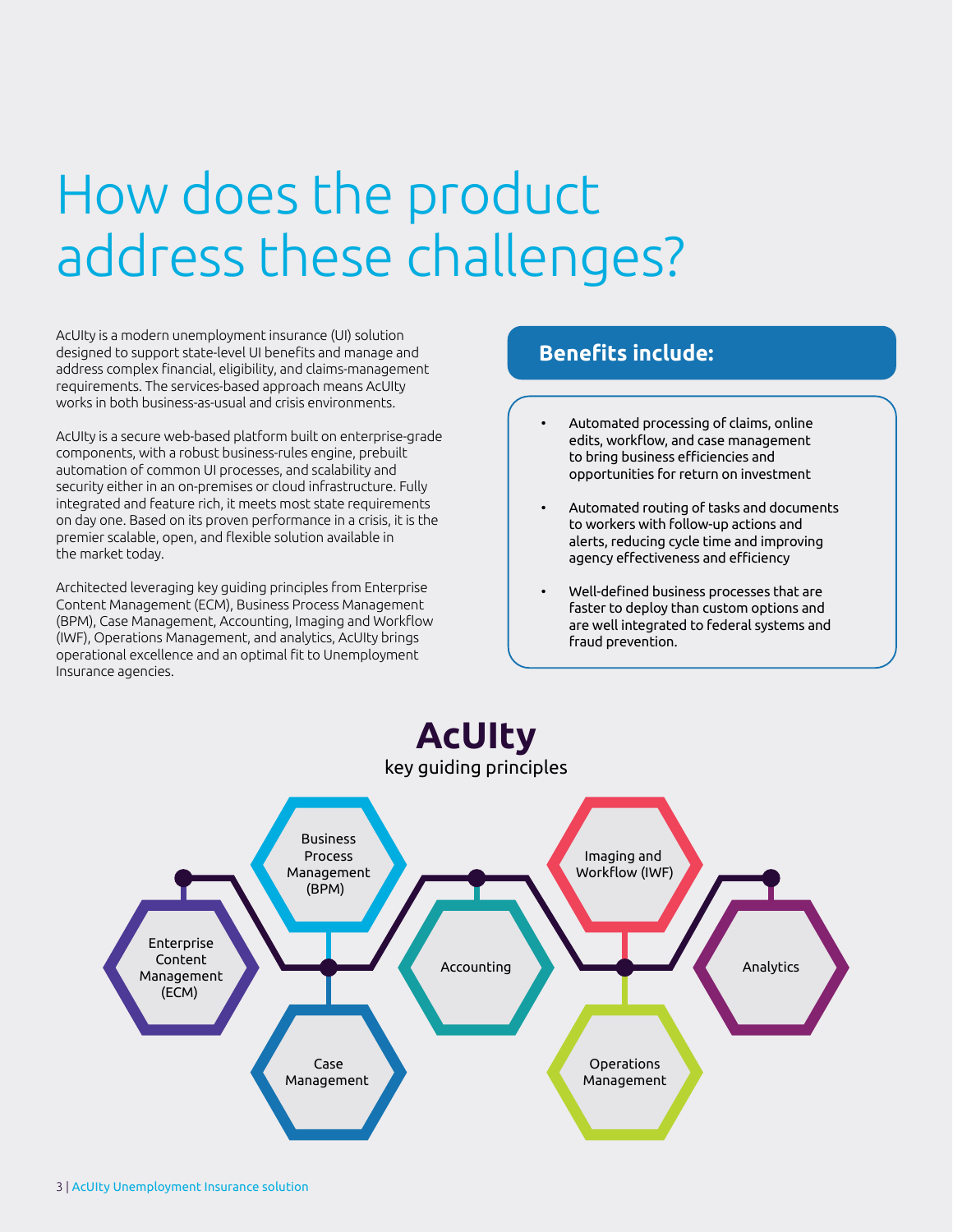# Solution overview

Existing AcUIty implementations performed exceptionally well under the stress of the pandemic. Both North and South Carolina experienced performance boosts and savings.

With a public cloud back-end integration environment, all of our customers scaled to meet pandemic volumes. The enterprisegrade common platform with robust application resources

supported by a cloud-based infrastructure allowed the application to scale overnight to 4,500 percent capacity. The rules-based architecture allowed governments to quickly add the Families First Act and CARES ACT without expensive bolt-on solutions. This rules-based architecture also enabled users to implement the Pandemic Unemployment Assistance program updates in less than two weeks.

### **As of September 2020, the AcUIty SCUBI (Southeast Consortium Unemployment Benefits Integration) system has supported:**



### The four keys to successful performance were:

- Intelligent business processes and workflows
- Enterprise-grade components
- Cloud-based infrastructure
- Configurability based on a sophisticated rules-based architecture.